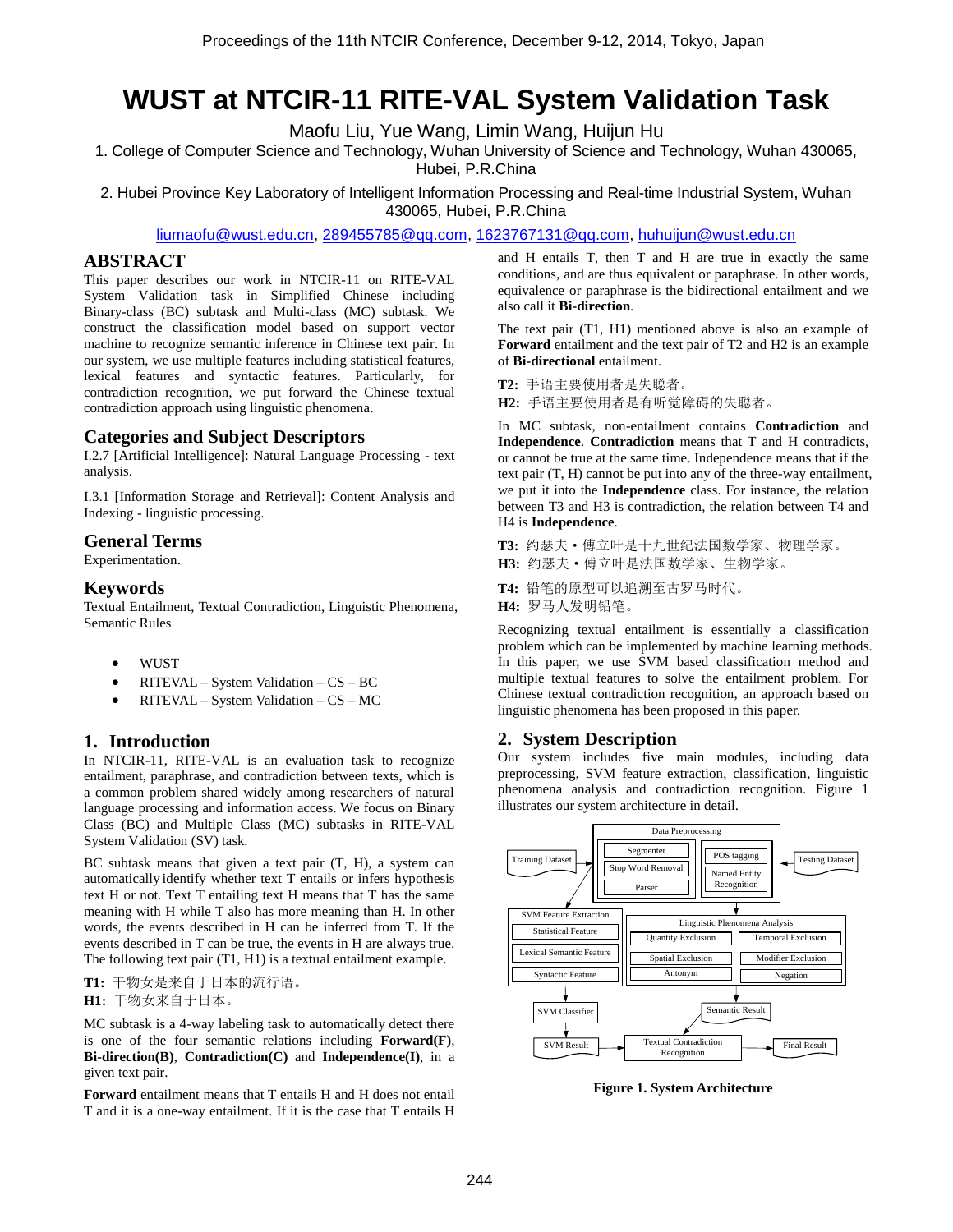## **2.1 Data preprocessing**

In this phrase, the main work of the system is to segment the Chinese words, remove the stop words and parse the text pairs. For testing dataset, tagging and named entity recognition is also needed besides the above steps, which is prepared for the extraction of contradiction related information. We choose Stanford Chinese word segmenter with PKU standard as the tool to segment the Chinese word.

## **2.2 Feature extraction**

In this subsection, we mainly focus on three kinds of features, including statistical feature, lexical semantic feature, and syntactic feature. We almost use the same features as in the system of RITE1 and RITE2, which are described in detail in our former reports.

Statistical features are relevant to seven features in our system, including word overlap, length difference, Manhattan distance, Euclidean distance, cosine similarity, Jaro-Winkler distance, LCS similarity in shorter text. Statistical features refer to unstructured features including word set features and vector features. Word set features are extracted based on word set of the two texts after data preprocessing. Vector features are extracted in the vectorized texts.

Lexical semantic features are extracted based on semantic resources such as antonyms table, negation table, HowNet, TongyiCilin. The antonym feature and negation feature are calculated to recognize contradiction relation.

Syntactic features are extracted from grammatical structure of syntax trees of text  $T$  and text  $H$ . In the text pair  $(T, H)$ , we suppose that the syntactic structures of text T and text H has higher similarity, text T and text H mostly have higher probability to express the similar meaning.

# **2.3 SVM classifier**

We choose LIBSVM as the classifier. LIBSVM is a library for support vector classification and regression. After preparing and scaling data set in LIBSVM form, our system chooses the RBF kernel function to do the cross-validation.

The SVM based classification model is constructed to determine which class the Chinese text pairs belong to. The features of the training dataset will be used to train the optimal parameters for the SVM classifier and the features of the testing dataset will be used to predict the class of the testing text pairs.

# **2.4 Contradictory Linguistic Phenomena and Semantic Rules**

In order to detect Chinese textual contradiction successfully, it is necessary to have a deep analysis on the linguistic phenomena behind contradictory text pairs. In this paper, we provide six categories of linguistic phenomena related to textual contradiction and design corresponding semantic rules based on the linguistic phenomena, which is brand new in this task compared with RITE1 and RITE2.

#### **(1) Quantity Exclusion**

Quantity exclusion is defined as a numeric mismatch between T and H. The following text pairs illustrate various kinds of numeric mismatches which cause textual contradictions between T and H. The four types of numeric mismatches in the following text pairs can obviously lead to textual contradictions.

**T5:** 艾弗森职业生涯最高单场得分 60 分。 **H5:** 艾弗森的最高得分纪录为 65 分。

- **T6:** 阿诺尔特大花直径最多达 3 米。 **H6:** 阿诺尔特大花直径能够到达 3 千米。
- **T7:** 平均一天睡 10 个多小时的人最长寿。
- **H7:** 每晚平均睡近 10 小时的人,寿命最长。
- **T8:** 大卫像高 4.342 公尺。
- **H8:** 大卫像高 2.5 米。

The text pair (T5, H5) shows a value mismatch and the value of number in text T5 is "60" while that in H5 is "65". As in the text pair (T6, H6), the numbers share the same value "3" while hold different units "米" and "千米" respectively. Another kind of numeric mismatch is range mismatch as in text pair (T7, H7) and the words "多" and "近", meaning more than and less than, determine opposite ranges of the same number "10". In text pair (T8, H8), there exists a value mismatch and a unit mismatch. After unit conversion from "4.342  $\& \mathbb{R}$ " in text T8 to "4.342  $\&$ ", it is also not equal to "2.5 米" in text H8.

**T9:** 熊猫体长约 180 厘米。 **H9:** 熊猫身长能达到 1.8 米。

**T10:** 北极熊平均年龄 30 岁左右。

**H10:** 北极熊平均年纪三十岁左右。

However, not every kind of numeric mismatch would lead to a textual contradiction. In text pair (T9, H9), although "180 厘米" differs from "1.8 米", they are equal to each other after unit conversion. In text pair (T10, H10), as the same number "thirty" can be expressed as "30" and "三十" in Chinese and Arabic ways, the text pair will not be considered as a contradictory one. The two types of linguistic phenomena in the two text pairs mentioned above cannot lead to textual contradiction because there are different forms of expressions for the same number in Chinese texts, for example, "四万", "40000" and "4 万" all refer to the same number.

Before textual contradiction judgment, the numbers should be normalized and presented as a triple (value, unit, range) by using Stanford POS tagger. We normalize a number as the Arabic one and the units of measurement should also be standardized. The ranges of number can be determined by some signal words such as "大于 (More than)", "小于 (Less than)", "超过 (Over)" or " $\overline{R}$  (Within)". The numeric mismatch, including value mismatch, unit mismatch and range mismatch, could conclude the textual contradiction if T and H have high similarity. According to the linguistic phenomena of quantity exclusion, the corresponding rules have been designed as follows.

**Quantity Rule 1:** For a given text pair (T, H), which holds high similarity, if the two numbers in T and H have the same unit and range but different values, it can be justified as textual contradiction.

**Quantity Rule 2:** For a given text pair (T, H), which has high similarity, if the two numbers in T and H have the same value and range but different units, it can be justified as textual contradiction.

**Quantity Rule 3:** For a given text pair (T, H) which has high similarity, if the two numbers in T and H have the same value and unit but different ranges, it can be justified as textual contradiction.

**Quantity Rule 4:** For a given text pair (T, H) which has high similarity, if the two numbers in T and H have the same range but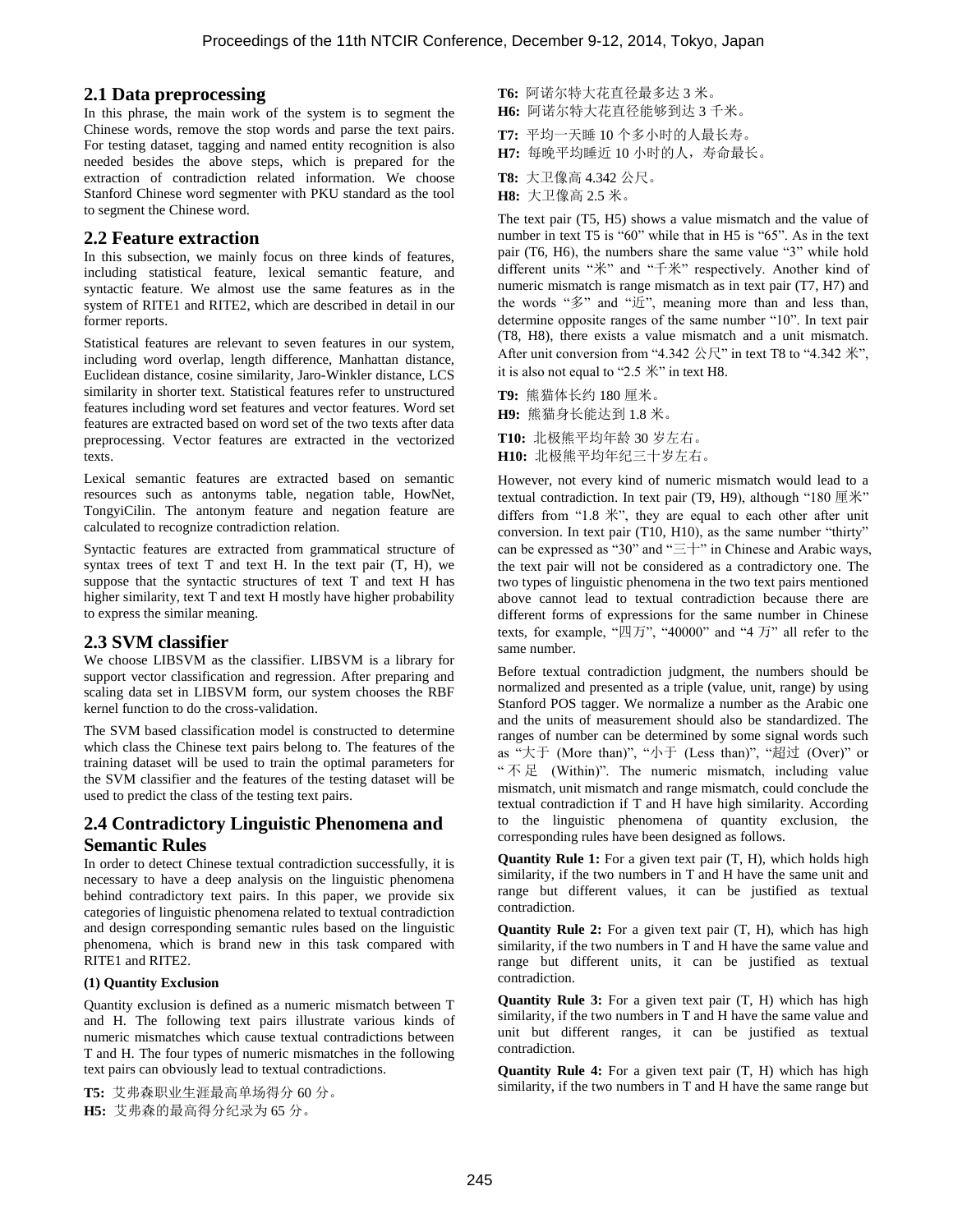different values and units and they aren't equal to each other after unit conversion, it can be justified as textual contradiction.

#### **(2) Temporal Exclusion**

Temporal exclusion means a time or date mismatch which could conclude the textual contradiction between T and H. The following text pairs show temporal exclusion.

**T11:** 撒切尔于 1992 年被册封为终身贵族。 **H11:** 1991 年撒切尔得到终身贵族的头衔。

**T12:** 京都议定书为 1997 年 12 月在气候变化纲要第三次缔约 国大会中通过。

**H12:** 一九九七年十二月第三次缔约国会议中通过"京都议定 书"。

**T13:** 2005 年 7 月 7 日的清晨 8 点 50 分伦敦多处地铁站爆炸。 **H13:** 2005 年 7 月 7 日的伦敦地铁爆炸发生于早上 8 点 50 分。

In the text pairs above, the temporal exclusion could occur via the year, month, day or format mismatch. The text pair (T11, H11) is contradictory because the year information, "1992 年" and "1991 年", is different which is a typical temporal exclusion. However temporal expression mismatch may not conclude a contradiction sometimes because the date or time could be represented in various formats in Chinese. As in text pair (T12, H12), "1997 年 12 月" and "一九九七年十二月" refer to the same temporal information. In text pair (T13, H13), "清晨" and "早上" are different descriptions of "morning".

As a result of diverse expressions of date and time, they should be normalized before contradiction identification. For example, "1990/02/21", "19900221" and "1990 年 2 月 21 日" will not be considered as temporal mismatch. The Stanford POS tagger is used to extract time or date information in the text pairs according to the labels "/T" and "/NT". A temporal mismatch could lead to a contradiction of a text pair if the structural similarity of two texts is high. The following rule is designed based on temporal exclusion.

**Temporal Rule:** For a given text pair (T, H) which has high similarity, if the date or time in T and H has a mismatch after normalization, it can be justified as textual contradiction.

#### **(3) Spatial Exclusion**

Spatial exclusion is also crucial for the textual contradiction in the case of the spatial information referring to the same event. In text pair (T14, H14), the textual contradiction results from different locations, "中国" and "日本", which are both involved in the same event "原产". Another situation is that the same location information in different events may also conclude textual contradiction. In text pair (T15, H15), the same location information "江西德安" is involved in two different events, "祖 籍" and "出生". The spatial information is extracted by Stanford NER (Named Entity Recognizer) according to the label "/GPE".

**T14:** 土豆原产于中国。 **H14:** 土豆原产于日本。

**T15:** 袁隆平祖籍是江西德安。

**H15:** 袁隆平出生于江西德安。

According to this linguistic phenomenon, the spatial rules, listed as follows, are used to recognize the spatial contradictory text pairs.

Spatial Rule 1: For a given text pair (T, H) which has high similarity, if the different location information in T and H denoted the same event occurring, it can be justified as textual contradiction.

**Spatial Rule 2:** For a given text pair (T, H) which has high similarity, if the same location information in T and H involved in different events, it can be justified as textual contradiction.

#### **(4) Modifier Exclusion**

The different modifiers for the same thing may create textual contradictions sometimes. The different modifiers "唯一" and "次要" make texts T16 and H16 conflict with each other. However, if the different modifiers are synonym, hypernym or hyponym ones, the modifier exclusion is not sufficient to indicate a textual contradiction. Taking text pair (T17, H17) for example, it is the bidirectional entailed text pair instead of contradictory one because "丰富" and "大量" are synonyms. Similarly, the text pair (T18, H18) is the forward entailed one as the "葱科植物" is the hyponym of the "草本植物". The following semantic rules illustrate the linguistic phenomena mentioned above.

**T16:** 海底地震造成地层大幅度陷落抬升是引发大海啸的唯 一原因。

**H16:** 海底地震造成地层大幅度陷落抬升是引发大海啸的次 要原因。

**T17:** 草莓含有丰富维生素 C。

**H17:** 草莓含有大量维生素 C。

**T18:** 韭菜,属多年生葱科植物。

H18: 韭菜, 属多年生草本植物。

**Modifier Rule 1:** For a given text pair (T, H) which has high similarity, if there exists a modifier mismatch which is not a synonym pair, it can be justified as textual contradiction.

**Modifier Rule 2:** For a given text pair (T, H) which has high similarity, if there exists a modifier mismatch which is not a hypernym or hyponym pair, it can be justified as textual contradiction.

### **(5) Antonym**

The antonym is a very useful cue for textual contradiction as the antonym pairs usually convey oppositional information. The antonym pair "富裕" and "清贫" can lead to the textual contradiction between texts T19 and H19. To calculate the pair number of the antonym in text pair (T, H), one antonym table should be created first.

**T19:** 柏拉图出生于较为富裕的家庭。 **H19:** 柏拉图诞生于清贫家庭。

**Antonym Rule:** For a given text pair (T, H) which has high similarity, if there exists a pair of antonyms between T and H, it can be justified as textual contradiction.

#### **(6) Negation**

The negation is also a good indicator for textual contradiction. The negation " $\overline{\wedge}$ " in the following text pair (T20, H20) makes the polarity of T20 and H20 opposite. To calculate the number of negative words in each text, one negation table has been generated. The numbers of the negative words in texts T and H are calculated respectively. If the difference between two numbers is an odd, which indicates the opposite polarity between two texts, the conclusion can be drawn that the text pair is the contradictory one. Negation Rule is created for negative contradiction.

**T20:** 草莓不适合运输储存。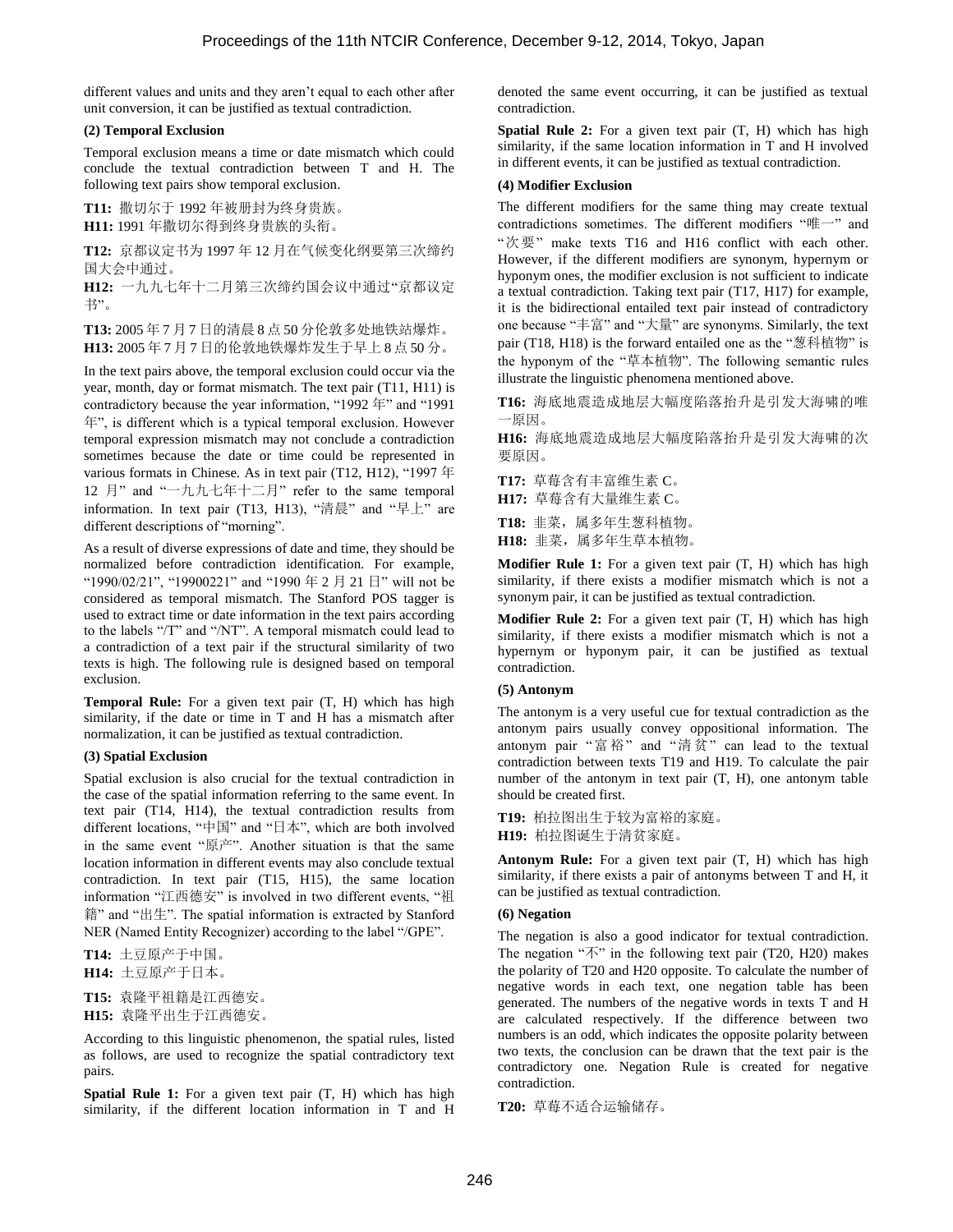#### **H20:** 草莓容易运输储存。

**Negation Rule:** For a given text pair (T, H) which has high similarity, if the difference of the negation numbers of T and H is an odd number, it can be justified as textual contradiction.

## **3. Experiments**

There are two main tasks of RITE-VAL including fact validation and system validation. We participated in BC and MC subtasks of simplified Chinese in system validation task. We submitted one run of BC and three runs of MC to NTCIR-11. The official evaluation results of performance are listed in the Table 1.

| Run             | <b>Subtask</b> | <b>MacroF1</b> | <b>Accuracy</b> |  |
|-----------------|----------------|----------------|-----------------|--|
| WUST-CS-SVBC-01 | ВC             | 0.391          | 0.523           |  |
| WUST-CS-SVMC-01 | MC.            | 0.444          | 0.518           |  |
| WUST-CS-SVMC-02 | MC.            | 0.442          | 0.517           |  |
| WUST-CS-SVMC-03 | MC.            | 0.438          | 0.515           |  |

**Table 1. Official results of WUST formal run experiment**

## **3.1 BC subtask**

For the simplified Chinese BC subtask, we submit only one run: WUST-CS-SVBC-01. The experiment results of the BC subtask are shown in the following Table 2, where Y and N denote entailment and non-entailment respectively.

| <u>AMDIV SI LADVI MIVIN I VOMNO VI TEVO I VO DETILO VA</u> |                  |               |                   |  |
|------------------------------------------------------------|------------------|---------------|-------------------|--|
| Label                                                      | <b>Precision</b> | <b>Recall</b> | <b>F1-Measure</b> |  |
|                                                            | ገ 512            | ገ ዓՋ7         | በ 674             |  |
|                                                            | 0.814            | 0.058         | 0.109             |  |
|                                                            | .                | .             |                   |  |

In BC subtask, statistical features, lexical features and syntactic features of Chinese are extracted to train and predict the training dataset and testing dataset. According to Table 2, we find the accuracy of "Y" is much better than that of "N".

In the BC subtask, we only use statistical features, lexical features and syntactic features. The contradiction linguistic phenomena have not been analyzed in this subtask. As the three kinds of features such as word overlap, Manhattan distance, cosine similarity, LCS similarity, HowNet similarity, TongyiCilin similarity and dependency tree similarity most focus on textual similarity, it is hard to recognize contradictory and independence text pairs which have high similarity literally. Contradictory and independence text pairs are classified as non-entailment relation and there is a high percentage of contradiction and independence in both training dataset and test dataset, which may cause the poor performance of the recognition of N label. In BC subtask, we use the same features with MC subtask. However the characteristics of the BC and MC subtasks should be different, which may cause the dissatisfaction of BC result.

## **3.2 MC subtask**

For the simplified MC subtask, we submit three runs: WUST-CS-SVMC-01, WUST-CS-SVMC-02 and WUST-CS-SVMC-03. Since our aim in this subtask is to estimate the impact of the contradiction linguistic phenomenon and semantic rules to the contradiction recognition, the experiments are set up as follows: the three runs have the same steps before contradiction modification. First, the three experiment systems employ the same features mentioned in section 2.2 including statistical features, lexical features and syntactic features for SVM classifier. After that, contradiction features including quantity, temporal, spatial, modifier, antonym and negation are extracted. Then corresponding semantic rules based on linguistic phenomenon are generated. The three experiment systems vary on contradiction modification. The first system WUST-CS- SVMC-01 uses the

semantic rules to modify the contradictory text pairs which have been recognized as bidirectional relation by SVM classifier. The second system WUST-CS- SVMC-02 uses the semantic rules to modify the contradictory text pairs which have been recognized as forward and bidirectional relations by SVM classifier. The third system uses two-stage classifier. In the first stage, we choose LIBSVM, a library for support vector classification and regression, to train and predict the RITE training dataset and testing dataset with statistical features, lexical features and syntactic features. In the second stage, we choose BP Neural Networks classifier to judge contradiction relation based on linguistic phenomena and semantic rules. As most contradictory text pairs are judged incorrectly as forward and bidirectional by the first classifier SVM, we utilize the second classifier to modify the result of contradictory recognition according to contradiction semantic features including quantity, temporal, spatial, modifier, antonym and negation.

The experiment results of the three runs of MC subtask are shown in the following Table 3, Table 4 and Table 5, where F denotes forward entailment relation, B bidirectional relation, C contradiction relation and I independence relation.

**Table 3. Experiment results of the WUST-CS- SVMC-01**

| Table 3. Experiment results of the WUST-CS-SVMC-01                                                                         |                  |               |                   |  |
|----------------------------------------------------------------------------------------------------------------------------|------------------|---------------|-------------------|--|
| Label                                                                                                                      | <b>Precision</b> | <b>Recall</b> | <b>F1-Measure</b> |  |
| В                                                                                                                          | 45.77            | 86.67         | 59.91             |  |
| F                                                                                                                          | 50.86            | 68.67         | 58.44             |  |
| C                                                                                                                          | 68.72            | 52.00         | 59.20             |  |
|                                                                                                                            | 0.00             | 0.00          | 0.00              |  |
| Table 4. Experiment results of WUST-CS-SVMC-02                                                                             |                  |               |                   |  |
| Label                                                                                                                      | <b>Precision</b> | <b>Recall</b> | <b>F1-Maesure</b> |  |
| В                                                                                                                          | 45.77            | 86.67         | 59.91             |  |
| F                                                                                                                          | 50.12            | 69.33         | 58.18             |  |
| C                                                                                                                          | 70.05            | 50.67         | 58.80             |  |
|                                                                                                                            | 0.00             | 0.00          | 0.00              |  |
| $\mathbf{m}$ ii $\mathbf{r}$ and $\mathbf{r}$ is a structure of<br>$C$ $\mathbf{I}$ $\mathbf{R}$ $\mathbf{A}$ $\mathbf{A}$ |                  |               |                   |  |

**Table 5. Experiment results of WUST-CS- SVMC-03**

| Label | <b>Precision</b> | <b>Recall</b> | <b>F1-Maesure</b> |
|-------|------------------|---------------|-------------------|
|       | 45.22            | 93.00         | 60.85             |
|       | 49.52            | 68.67         | 57.54             |
|       | 79.64            | 44.33         | 56.96             |
|       |                  |               |                   |

According to Table 3, Table 4 and Table 5, we can find that the three runs have almost little differences in forward entailment, bidirectional entailment and contradiction recognition. Contradiction recognition can be attributed to contradiction linguistic phenomena and semantic rules. Particularly, in the third run which uses two-stage classifier, the precision of contradiction is higher than the other two runs. WUST-CS-SVMC-01 and WUST-CS- SVMC-02 use semantic rules based on contradiction linguistic phenomena to modify the contradictory text pairs manually while WUST-CS-SVMC-03 use the second stage classifier BP Neural Networks classifier to make secondary judgment on contradiction relation.

However independence relation recognition is not optimistic in the three systems. Independent text pairs have not been recognized at all. In order to explore the reason leading to the bad performance of independence relation recognition, we have a deep analysis on the result of SVM classifier. In SVM classification stage, contradiction semantic features have not been introduced. We focus on text similarity features such as statistical feature, lexical feature and syntactic feature. These features are benefit for entailment recognition when the text pairs have high similarity literally. In our dataset including training data and testing data in MC task, independence text pairs have high